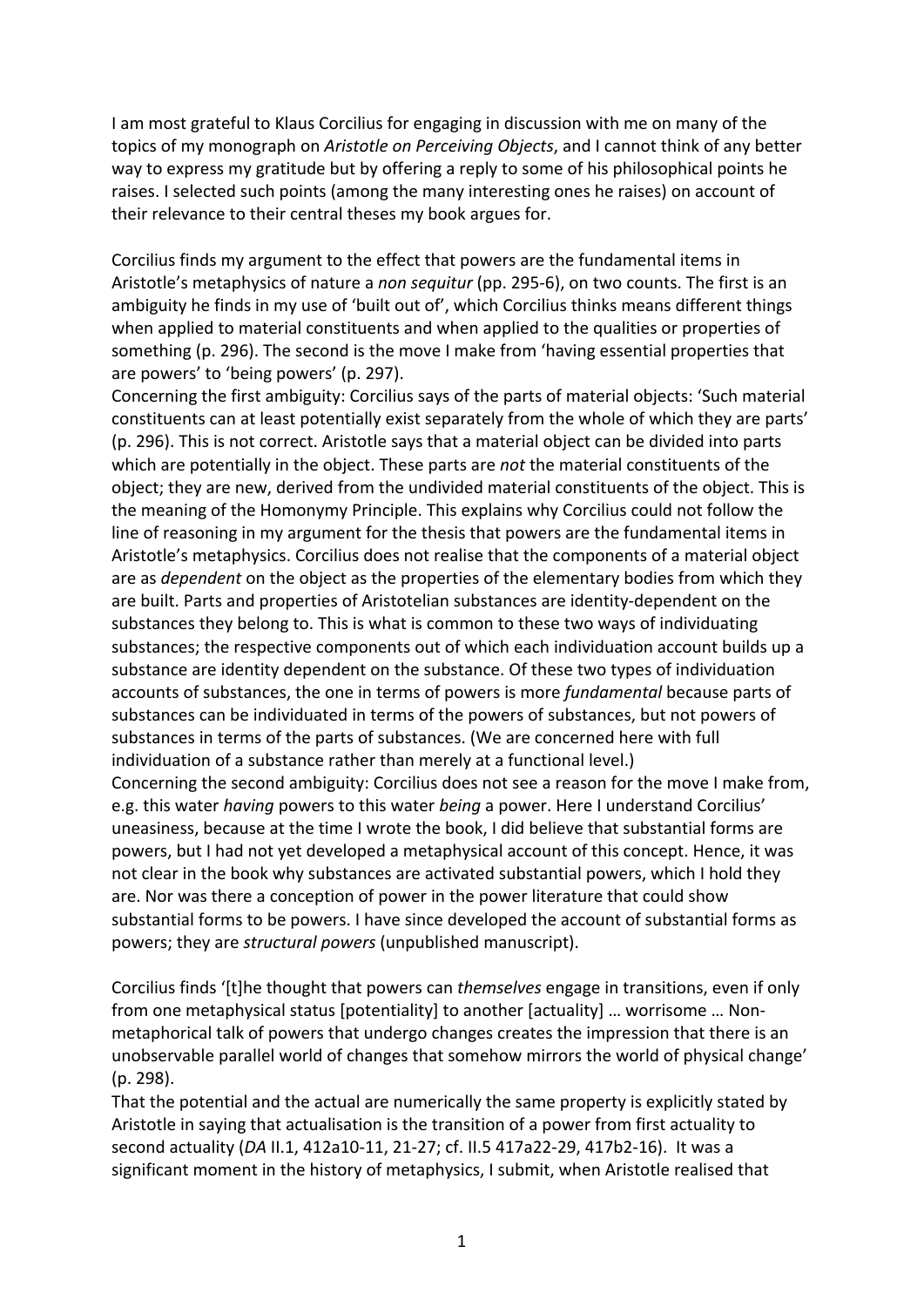change in objects is to be explained by a different type of change of their power constituents. His account avoids any regress of change presupposing change, and it avoids constant *ex nihilo* creation of properties in the changing object. Rather, it allows for physical continuity in the object, because both types of ways in which powers become other than they are presuppose *continuity* of the same powers, with either *activation* of the power or change of *intensity* of the power. Still, transformations involve ceasing to be of substantial forms, which are power in my understanding of Aristotle; but again, here, it is not that fundamental powers are lost into or arise from nothingness, but it is only their *structure* that is lost or gained, namely, organisation is lost or gained, not power. In this way Aristotle explains change in objects through change in powers, where the latter is of a different kind so that it does not go into regress, nor involve nothingness, but rather physical continuity, thereby offering a buttressed response to Parmenides' denial of change – not merely through the traditionally thought macro-phenomenon of matter, but through the microphenomenon of power evolution. Powers are not material objects, nor are they ghostly shadows of things, or abstract entities accessible only by the mind. Powers are *physical* entities. Substances change because of changes of their powers. For example, a pot becomes hotter because its power of heat increases in intensity. What is *not* the case is that the change powers suffer is to be explained in the same way as the change in things  $-$  this would lead to a regress of changes. This takes us to the heart of (one of the) differences between a property ontology and a power ontology. It is as follows: change in power ontology is not explained only by the occurrence or non-occurrence of powers, as it is explained by the occurrence or no-occurrence of properties in such an ontology. This is what makes Aristotle's power ontology fundamentally different and much more sophisticated than a property ontology. Each power can change, importantly not in the sense in which objects change, but in the sense of *becoming other than it is*. There are two ways in which powers can become other than they are. One is by the transition of a power from potentiality to activation; the second is the suffering of a power the impact of its partner power, e.g. the heat of the pot suffers increase. Both presuppose physical continuity of a power.

Corcilius asks 'In what sense can a faculty that actively bestows its own unity on the diverse input of the special sense still be described as receptive of perceptual forms? Or, approaching the matter from the other side, one may ask how the common sense is supposed to be different from the intellect [...]' (p. 314).

The precise answer to the initial question above is that there must be a kind of evolutionary route in the cognitive development of a human being throughout which the common sense, interdependently, *receives* perceptual forms and *unifies* perceptual forms. Here my interpretation is guided by Aristotle's empiricism. He holds that we build up concepts from repeated perceptions and memory (APo 100a3-9). This already establishes a dependence of the conceptual on the perceptual. Hence, the unity the common sense bestows could not ultimately depend on the unity of concepts, since the formation of the concepts depends on the common sense. At the same time, mere recognitional tasks of the common sense do depend on already developed concepts, e.g. recognising that this is a dog. Aristotle does allow for some collaboration of the common sense with the intellect, where *phantasia* plays a role, too, but there is very limited textual evidence to build a full account of the operation and collaboration between the common sense and concepts. Undoubtedly the common sense is not a passive receiver; there seem to be different types of 'loops' in the perceptual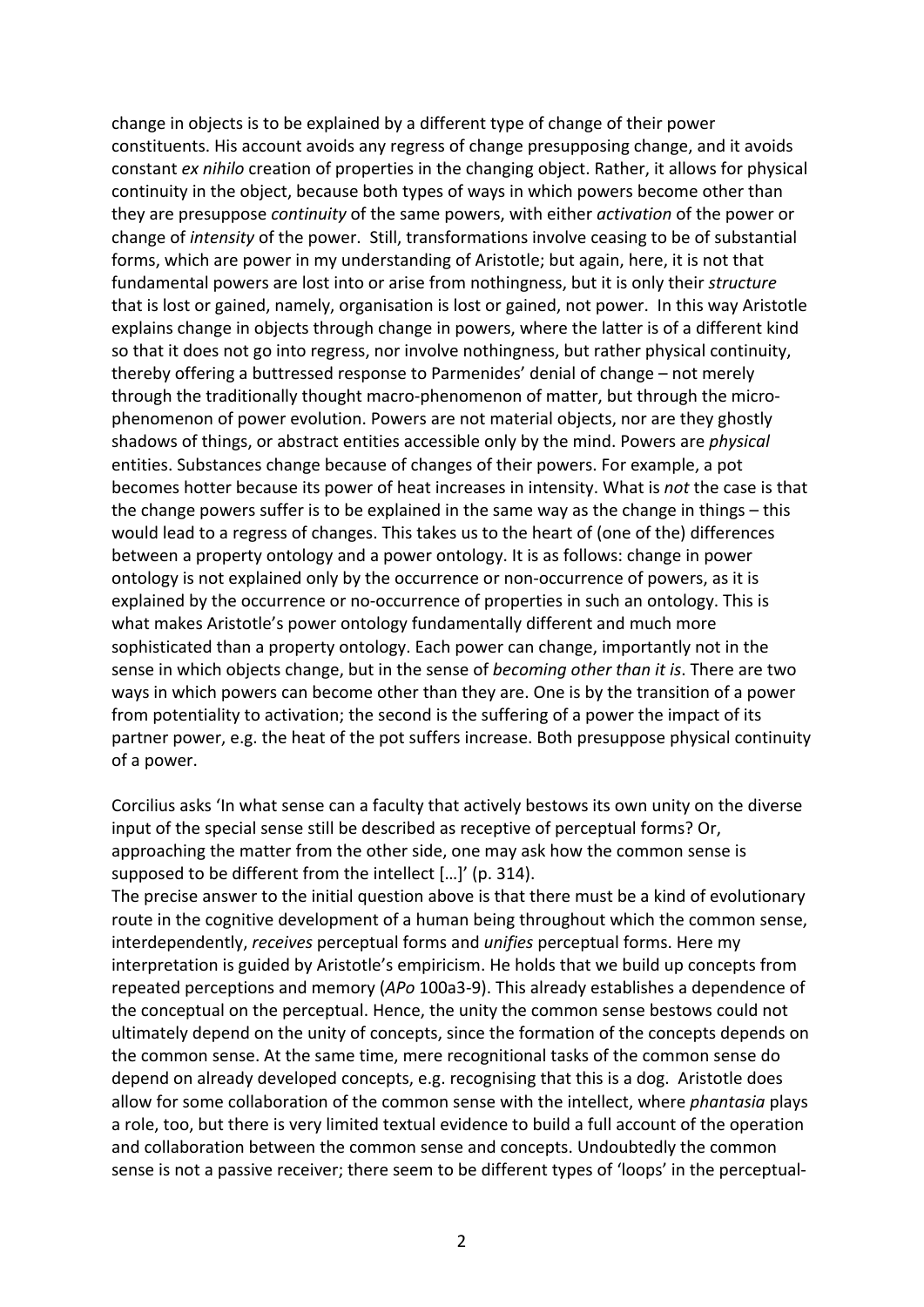conceptual processes that contribute reciprocally to the formation of the conceptual and the unification of the perceptual manifold. This is my reply to Corcilius' question quoted at the opening of this paragraph.

Corcilius finds problematic my claim that '[i]n the case of complex perceptual content ... A. shifts from an external to an 'intensional criterion' of individuation (her term  $-$  a misprint?): from now on, he individuates the relevant capacity by what it is aware of... i.e. by its content' (p. 310). He finds this a 'rather drastic change in methodology' that I attribute to Aristotle. He asks: 'Does the claim that Aristotle shifts methodology in individuating the common sense amount to a suspension only of the one-to-one correspondence model of causal assimilation? Or does it mean that the causal assimilation model does not apply altogether? One might think that the solution eventually adopted by Marmodoro (objects are perceived through the *direct* perception of common sensibles by the common sense) requires rejecting only the one-to-one correspondence model; but her claim that the common sense actively bestows its own unity on its contents seems to suggest otherwise'  $(p. 315)$ .

My reply is that it doesn't suggest otherwise, i.e. it doesn't suggest that the causal assimilation model does not apply altogether, for the reasons explained in other sections of the present reply, that it is not the case that the common sense's 'own unity' is its *own* unity altogether. The unity the common sense can bestow emerges from a constant reciprocal evolutionary cognitive process between the reception of perceptual content and formation of concepts that unify that content. Aristotle does not mention this, but it follows from his account that, as the organism develops cognitively, it will be able to perceive *additional* types of common sensibles than it did in its early cognitive stages. The reason is that if number is one of the common sensibles, and since oneness is grounded on types of being (which we learn in the *Categories*), the cognitive development of the agent in the recognition of new forms of being inevitably involves the direct perception of new forms of oneness – new common sensibles. Hence, the unification powers of the common sense evolve with the cognitive development of the agent.

Corcilius finds perplexing that I 'conceive of *all* Aristotelian *dunameis* as powers for change' (p. 293). He notes that Aristotle distinguishes powers for change and powers for being, or on another way of drawing the distinction, diachronic and synchronic powers; e.g. becoming hot and being a horse (pp. 293-4). Corcilius expresses scepticism about my way of capturing the distinction: 'is it correct to say that Aristotle conceives of the activity of, for example, seeing as a change in which an existing constitutional makeup is put to work, whereas ordinary change alters the constitutional make up of the changing thing?' (p. 294). Corcilius provides what he takes to be difficulties cases for my interpretation. One such case is change in place (p. 295) which on my proposed distinction ought to count as an alteration of the constitutional make up of the thing that moves but where Corcilius thinks there not such alteration.

Place is one of the forms of being in the *Categories*. Hence changes in place are changes of being. Changes in being may be external to the object; internal to the object; intrinsic; extrinsic; constitutional; relational; etc. as per the terminological distinctions introduced by Ari or the commentators; but it is change of being. When I say that *dunameis* are powers for change, I think of change in the widest sense that would pay justice to the Eleatic Principle of being. The transition from potentiality to actuality is not a *kinesis* according to Aristotle